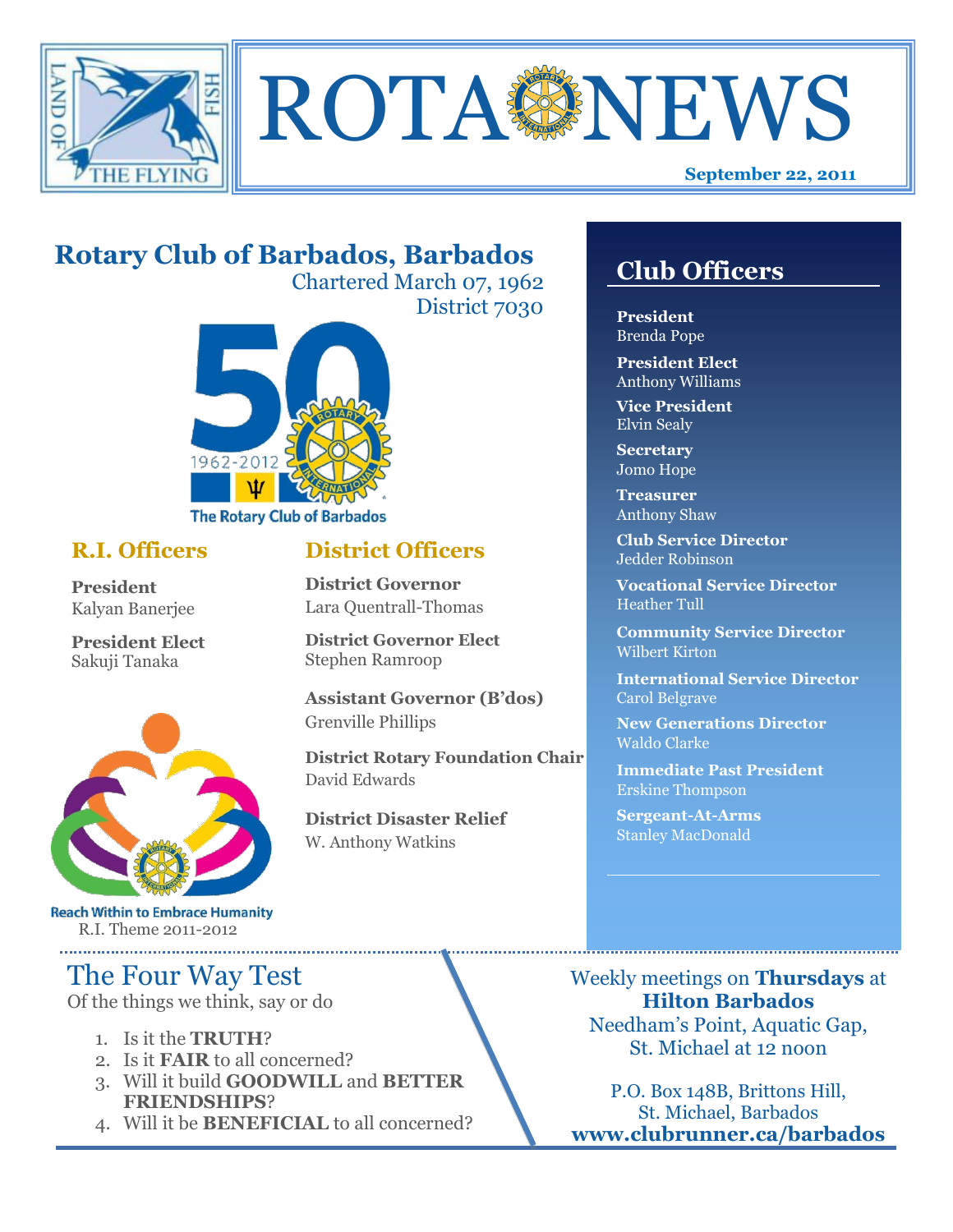# **Rotarian Chivalry**



On the afternoon of September 15, 2011 it was a total coincidence that I took the above photo on arrival at the Hilton just before the Club Meeting.

It was therefore amazing to see how quickly the

place became overcast and flooded as seen from the picture *(on the right*) of the car park at the end of the meeting.



Rotarians with

SUVs, like Sir Galahads of Arthurian legend, did a great service of shuttling persons to their marooned cars in the flooded out car park. While that gesture was valiant, bordering on amusing, nothing compares to the sight of Rotarian Lars with rolled up pants wading through the water to fetch and carry President Brenda's car to dry ground just to avoid her getting her feet wet, while everyone else trudged through the ankle high water, barefoot, sockless and stocking less.

It is heartening to see that chivalry is not dead, but flourishing once there are people who so readily respond to its calling. This is just an observation I thought I would share, since all my 'Sir Galahad" did when he dropped me off at my car, was to merrily observe: *"Yuh betta roll up yuh pants"*

#### *Kudos to Sir Galahads of Arthurian legend!*

*by Rotarian Heather Tull*

### **2011 Caribbean Human Development Report**

Rotarian Jedder attended on behalf of the club the major 2011 Caribbean Human Development Report (CHDR) consultation event, which precedes the final publication of the CHDR on Citizen Security, on Tuesday, 13 September 2011 at the Lloyd Erskine Sandiford Centre. The conference examined the Key Findings and Recommendations of the Report.

After the presentations, the delegates were divided into groups to discuss and offer recommendations on some of the problems that are affecting the Caribbean in the following categories:

- *Victimization of Vulnerable Groups*
- *Youth: Reducing Risk and Building Youth Resilience*
- *Controlling Street Gangs*
- *Reforming The Justice System and*
- *Transforming the Police.*

Rotarian Jedder had the opportunity to participate in the groups on Youth and Gangs. In both groups, the use of the Social Media was the most popular medium of choice to get the message over to the youth.

Three other popular solutions to get the youth to conform to societal norms were: Reward Youth for good deeds involve them in problem solving and encourage creativity.

For the CHDR and related information, please visit: <http://www.unifemcar.org/GBVlawportal/>

### **Feature Photo**



*President Brenda exchanging banners with Rtn. Horst E. Finkbeiner of Germany*

## **Meeting Details**

At our Fellowship Meeting held on Thursday, September  $15<sup>th</sup>$ , 2011.

Sgt-at-Arms: Joel McCarthy

- Fines \$191.06
	- Raffles \$66.50
		-
- Attendance 56%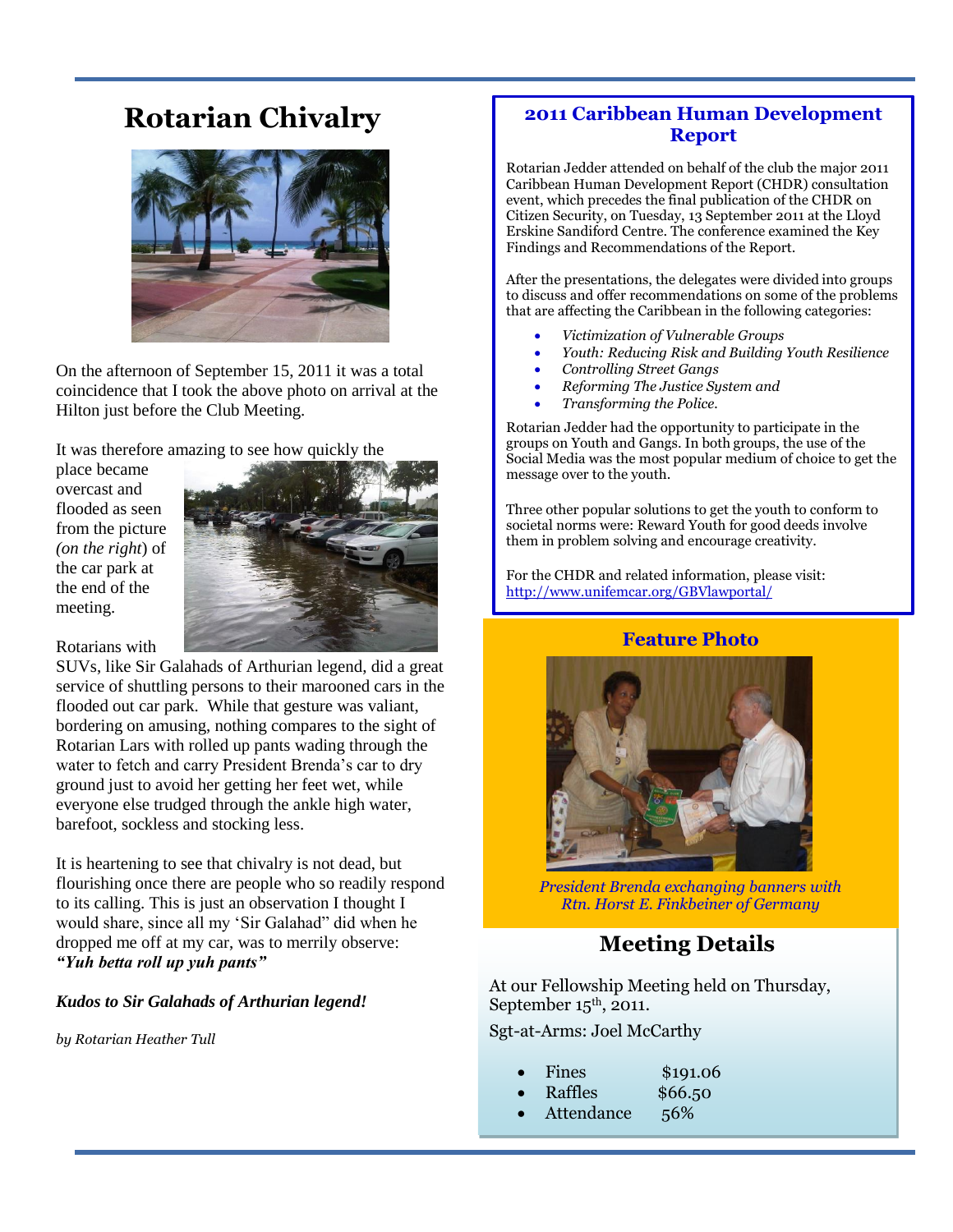# **NOTICE**

#### **RECORDING OF MAKEUPS IN CLUBRUNNER**

#### Fellow Rotarians

From the beginning of the Rotary year, we have gradually been transitioning our club membership and administrative activities to Club Runner. Over the past few weeks you would have been receiving information relating to various club activities from club runner.

We are now in the process of updating attendance figures effective July 2011 so we can utilize ClubRunner fully to facilitate and expedite reporting at both the District and RI level moving forward.

Please be reminded that according to the RI rules, which ClubRunner applies rigorously in computing attendance and which we are unable to override, **makeups will ONLY be available for a meeting based on submissions relating to the 2 week period before and after the date of the meeting missed.**

During this transition period, there may appear to be discrepancies between what was originally reported as attendance percentage (%) for July, August and possibly part of September, and what will now be recorded in ClubRunner. Please be guided accordingly in undertaking future makeups, and also in computing what you believe is your attendance percentage (%).

If there are any queries please do not hesitate to contact President Brenda, Rtn. Paul Ashby or Rtn. Steve Cozier.

### **RI President Kalyan Banerjee Visit to St. Lucia**

The Rotary Club of Barbados was honoured when PDG David was asked to be the District Representative AIDE to accompany Rotary International President Kalyan Banerjee, when he visited the St. Lucia clubs on Wednesday 21st. RI President Kalyan just completed a 3 day visit to District 7030 during which he also visited Antigua and Martinique accompanied in those two countries by DG Lara.



### **Discussion on Prostate Cancer**

Dr. Dorothy Cooke-Johnson of the Barbados Cancer Society, Paul Harris Fellow of our club, has offered the opportunity to host an Interactive talk/discussion on Prostate Cancer by visiting Urologist Dr. Barlow Lynch on Saturday October 8, 2011 at 6:00 p.m. at the Accra Beach hotel.

Even though the event is referred to as a Men's programme, women are invited to attend. Participants are welcome to write questions or topics for discussion and either submit them to Rtn. Steven Broome or place them in a sealed envelope addressed to Dr. Lynch so that these questions can be answered during the session.

This is a great opportunity to hear firsthand about this important subject and a special invitation is extended to all Rotarians

The event is still very much in the planning stages and interested Rotarians can contact Rtn. Steven Broome to confirm their attendance.

## **Arbor Day in Barbados**

#### **Rotarians Encouraged to Get Involved**

National Arbor Day is an annual event in Barbados, held on September 22nd, to encourage persons to plant trees.



The National Conservation Commission re-launched National

Arbor Day and with the assistance of several agencies (Barbados National Trust, Barbados 4H Foundation, Coastal Zone Management, The Environment Unit, Soil Conservation Unit & U.W.I) formed the National Arbor Day Committee to oversee the co-ordination of this national event.

The primary focus at this time is encouraging tree planting, promoting the importance of trees and the vital part they play in our lives

Trees serve many purposes; their benefits can be grouped into the following categories: Social, Community, Environmental and Economic.

Rotarians are invited to consider some suitable activity in celebration of Arbor Day.

**"Together, Re-vegetate & Educate to Ensure earths Survival"**